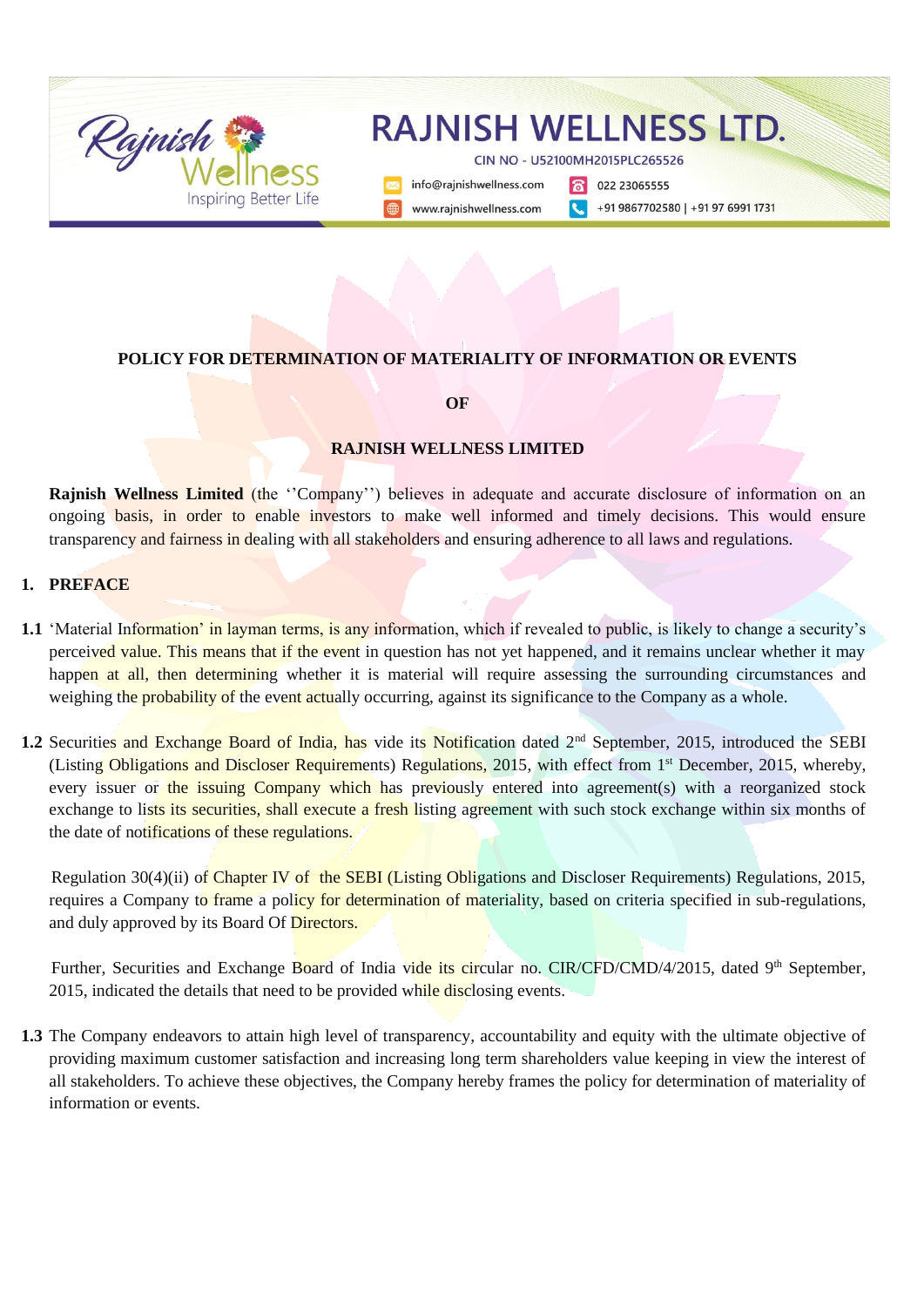**1.4** This policy has been adopted by the Board of Directors at their Meeting held on September 28, 2017 and shall be effective from the date of applicability of the SEBI (Listing Obligations and Discloser Requirements) Regulations, 2015, viz; 1<sup>st</sup> December, 2015.

## **2. DEFINITIONS**

- **2.1** "Act" means the Securities and Exchange Board of India Act, 1992 including any statuary modifications or reenactment thereof.
- **2.2** "Archival Policy" means the policy of Rajnish Wellness Limited on preservation of records / Archival Policy on website disclosure.
- **2.3** "Board" means Board of Directors of Rajnish Wellness Limited.
- **2.4** ''Company'' means Rajnish Wellness Limited.
- 2.5 "Chief Executive Officer" or "Managing Director" or "Manager" shall mean the person so appointed in terms of the Companies Act, 2013 or Companies Act, 1956.
- 2.6 "Compliance officer" means the Company Secretary of the Company or the officer appointed by the Board of Directors of the Company for the purpose of this policy and the Regulations.
- **2.7** "Committee" shall mean the committee of the Board of Directors or any other committee so constituted.
- **2.8** "Financial Year" shall have the same meaning as assigned to it under sub-section (41) of section 2 of the Companies Act, 2013.
- **2.9** "Half Year" means the period of six months commencing on the first day of April or October of a financial year.
- 2.10 "Half Yearly Results" means the financial results prepared in accordance with the SEBI (Listing Obligations and Discloser Requirements) Regulations, 2015, in respect of a half year.
- **2.11** "Holding Company" means a holding Company as defined in sub-section (46) of section 2 of the Companies Act, 2013.
- **2.12** "Key Managerial Personal" means Key Managerial Personal as defined in sub-section (51) of section 2 of the Companies Act, 2013.
- 2.13 "Listed Entity" means an entity which has listed, on recorgonised stock exchange(s), the designated securities issued by it or the designated securities issued under scheme managed by it, in accordance with the listing agreement entered into between the entity and the recorgonised stock exchange(s);
- 2.14 "Officer" shall have the same meaning as defined under the Companies Act, 2013 and shall also include promoter of the listed entity.
- 2.15 "Price Sensitive Information" shall have the same meaning as assigned to it in the Company's "Code of Conduct for Prevention of Insider Trading".
- **2.16** "Promoter" and "promoter group" shall have the same meaning as assigned to them respectively in clauses (za) and (zb) of sub-regulation (1) of regulation 2 of the Securities and Exchange Board of India (Issue of Capital and Disclosure Requirements) Regulations, 2009.
- 2.17 "Public" means public as defined under clause (d) of rule 2 of the Securities Contract (Regulations) Rules, 1957.
- **2.18** "Public Shareholding" means public shareholding as defined under clause (e) of rule 2 of the Securities Contract (Regulations) Rules, 1957.
- **2.19** "Quarter" means the period of three months commencing on the first day of April, July, October or January of a financial year.
- **2.20** "Quarterly Results" means the financial results prepared in accordance with these Regulations in respect of a quarter.
- **2.21** "Regulation" means the SEBI (Listing Obligations and Discloser Requirements) Regulations, 2015 including any statuary modifications of re-enactment thereof.
- **2.22** "Schedule" means the Schedule annexed to the Regulation.
- **2.23** "SEBI" means the Securities and Exchange Board of India.
- **2.24** "Securities Law" means the Act, the Securities Contract (Regulations) Act, 1956, Depositories Act, 1996, and the provisions of the Companies Act, 2013, and the rules, regulations, circulars, or the guidelines made thereunder.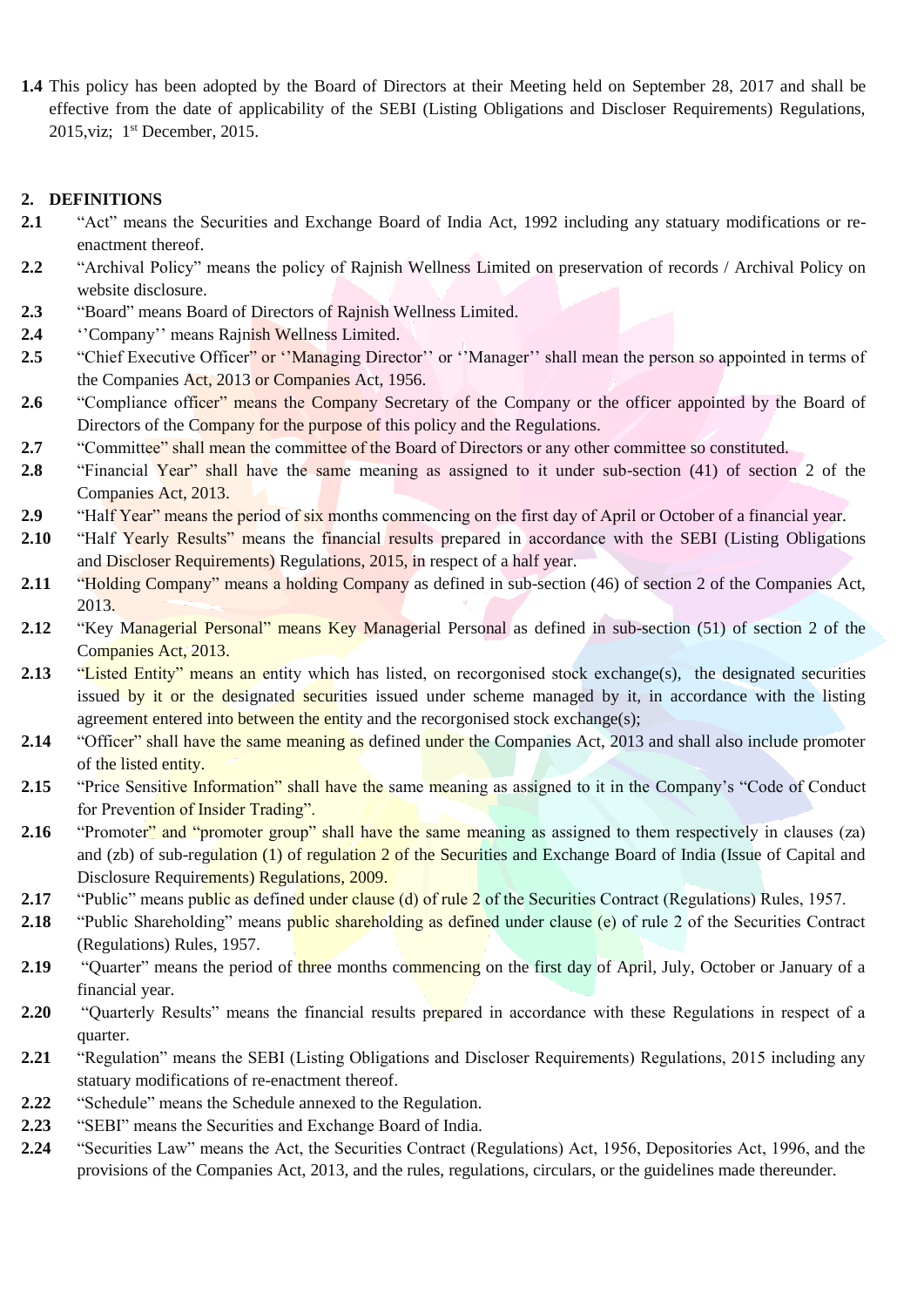- **2.25** "Stock Exchange" means a recorgonised stock exchange as defined under clause (f) of section 2 of the Securities Contract (Regulations) Act, 1956.
- **2.26** "Specified Securities" means 'equity shares' and 'convertible securities' as defined under clause (zj) of subregulation (1) of regulation 2 of the Securities and Exchange Board of India (Issue of Capital and Disclosure Requirements) Regulations, 2009.
- **2.27** "Subsidiary" means a subsidiary as defined under sub section (87) of section 2 of the Companies Act, 2013.

All other word and expressions used are not defined in this Policy or the Regulation, but defined in the act or Company's act, 2013 the Securities Contract (Regulations) Act, 1956, Depositories Act, 1996 and / or the rules and regulations made thereunder, shall have the same meaning as respectively assigned to them in such Act, Rules and Regulations or any statuary modifications of re-enactment thereof.

# **3. POLICY**

## **3.1** *Criteria for determining when an event / information has occurred*

a. In certain instances, it would depend upon the stage of discussion, negotiation or approval, the events / information can be said to have occurred upon the receipt of approval of Board and / or upon the receipt of approval of both Board and the Shareholders.

However for events where the price sensitivity factor is involved: e.g. – decision on declaration of dividends etc., the disclosure shall be made on receipt of approval of the event by the Board of Directors, pending Shareholder's approval.

b. In certain instances, where no such discussion, negotiation or approval is involved, the events / information can be said to have occurred when a listed entity becomes aware of the events / information, or as soon as, an officer or the entity has, or ought to have reasonably come into possession of the information in the course of the performance of his duties.

## **3.2** *Criteria for determination of Materiality*

The following criteria shall be applied for determination of materiality of an event:

- a. The events specified in Para A of Part A of Schedule III of the Regulation shall deemed to be material events and Company shall make disclosure of such events. The same is disclosed in **Annexure-1** to this Policy.
- b. The Company shall make disclosure of events specified in Para B of Part A of Schedule III of the Regulation, based on applications the guidelines for materiality as specified in Regulation 30(4), pursuant to which, the following criteria shall be considered for determination of materiality of events / information:
- 1. The omission of an event or information, which is likely to result in discontinuity or alteration of event or information already available publically; or
- 2. The omission of an event or information is likely to result in significant market reaction if the said omission came to light at a later date.
- 3. In case where the aforesaid criteria are not available, an event / information may be treated as being material if in the opinion of the board, the event / information is considered material.

However it might be possible that the Company or its officer, based on the preliminary information about the event, cannot reasonably determine whether information is material. In such case the Company or its officer shall be construed to have become aware of the event / information when the probable impact of the event / information becomes known / assessable.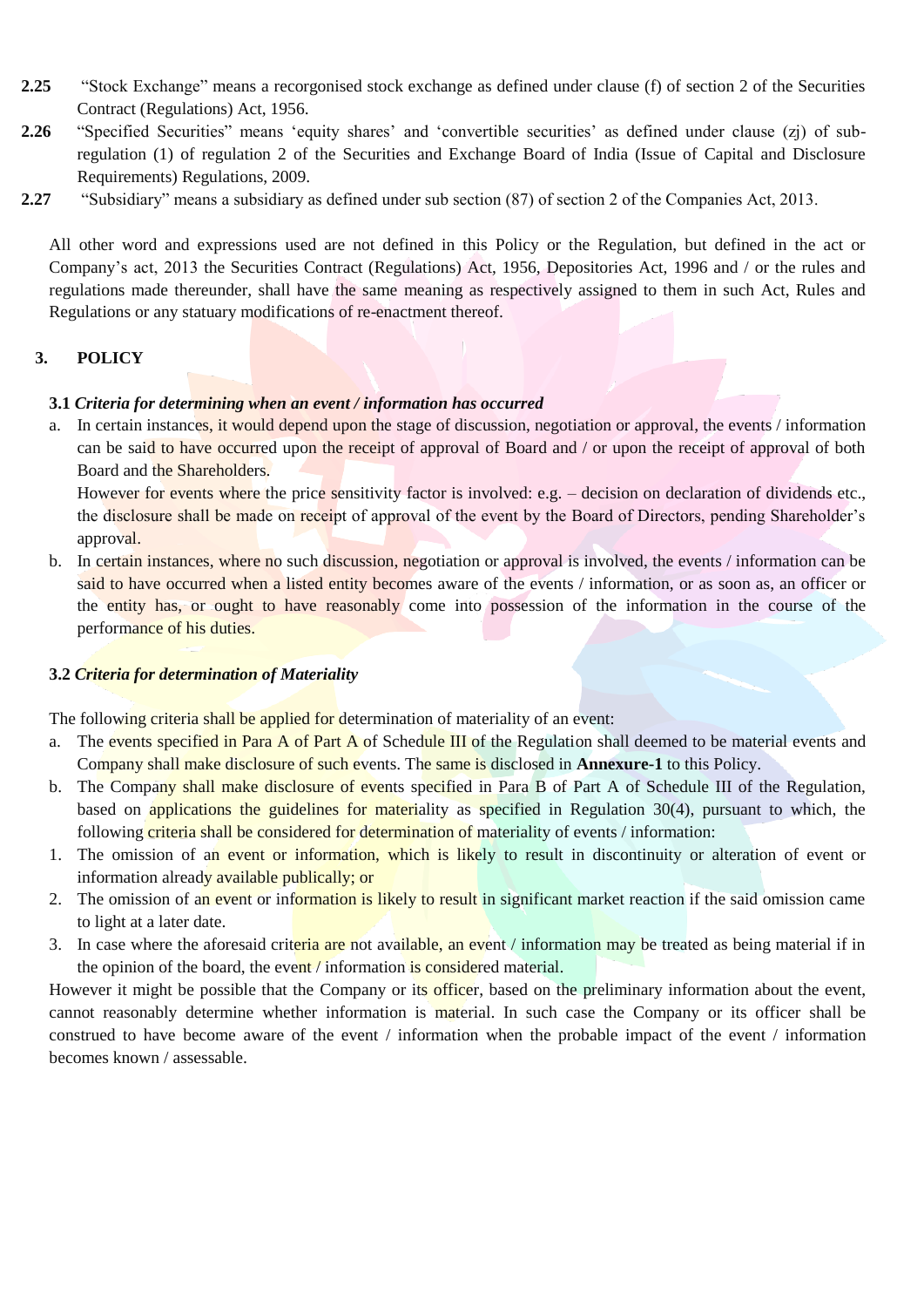# **3.3** *Disclosures*

- a. The Company shall disclose this policy on its website.
- b. Pursuant to Regulation 30, the Company shall first disclose to stock exchange(s) of all events, as specified in Part A of schedule III (please refer **Annexures I-III** of this policy) of the regulation, or information as soon as reasonably possible and not later than twenty four hours from the occurrence of the event or information.
- c. Provided that in case of disclosure is made after twenty four hours from the occurrence of the event or information, the Company shall, along with such disclosure provide explanation of delay
- d. Provided further that with respect to events specified in sub-para 4 of Para A of Part A (please refer **Annexure I** to this policy) of Schedule III shall be made within thirty minutes of the conclusion of the Board Meeting.
- e. The Company shall disclose the events specified in Para B of Part A of Schedule III of the Regulations, if they satisfy the guidelines of materiality specified in Regulation 30(4). Such events as specified in Regulation are disclosed by way of **Annexure II** to this policy.
- f. The regulation further provides that, the Company shall, with respect to disclosure referred to in regulation 30, make disclosure updating material developments on a regular basis, till such time the event is resolved / closed, with relevant expectations.
- g. The details to be provided are given in Para A and Para B of Schedule III shall be in accordance with the regulations, as may be modified from time to time.
- h. The Company shall disclose on its website all such events or information which has been disclosed to stock exchange(s) under the regulation, and such information shall be hosted on the website of the Company for the minimum period of five years and thereafter as per the Archival policy of the Company.
- i. Regulation 30 (12) provides that in case where an event occur or an information is available with the company, which has not been indicated in Para A or Para B of Part A of Schedule III, but which may have material effect on it, the company is required to make adequate disclosures in regard thereof.
- j. The Company shall disclose all events or information with respect to subsidiaries, if any, which are material of the company.
- k. The Company may on its own initiative also, confirm or deny any reported event or information to stock exchange(s).

The aforesaid disclosure criteria are in accordance with Regulation 30 and therefore, any modification and / or amendment made thereto in the regulation, shall automatically apply on the aforementioned disclosure criteria.

# **3.4** *Authorisation to certain key managerial personnel for determining materiality of an event or information and for the purpose of making disclosures to stock exchange(s) under regulation.*

The Board of the Company has severally authorized Mr. Rajnish Kumar Singh (DIN- 07192704), Director of the Company, and Ms. Ruchi Saparia, Company Secretary for the purpose of determining the materiality of the event or information and making disclosers to stock exchange(s) under Regulation 30.

The contact details of the aforesaid **Key Managerial Personnel are provided hereunder:** 

| Rajnish Kumar Singh     | Ms. Ruchi Saparia                |
|-------------------------|----------------------------------|
| (Director)              | (Company Secretary)              |
| Contact No.: 9321111093 | <b>Contact No.: 022-23065555</b> |

# **4. AMENDMENTS IN THE POLICY**

- i. The Board shall review and amend this Policy as and when required.
- ii. Any subsequent amendment / modification in the Regulation and / or other applicable laws in this regard shall automatically apply to this Policy.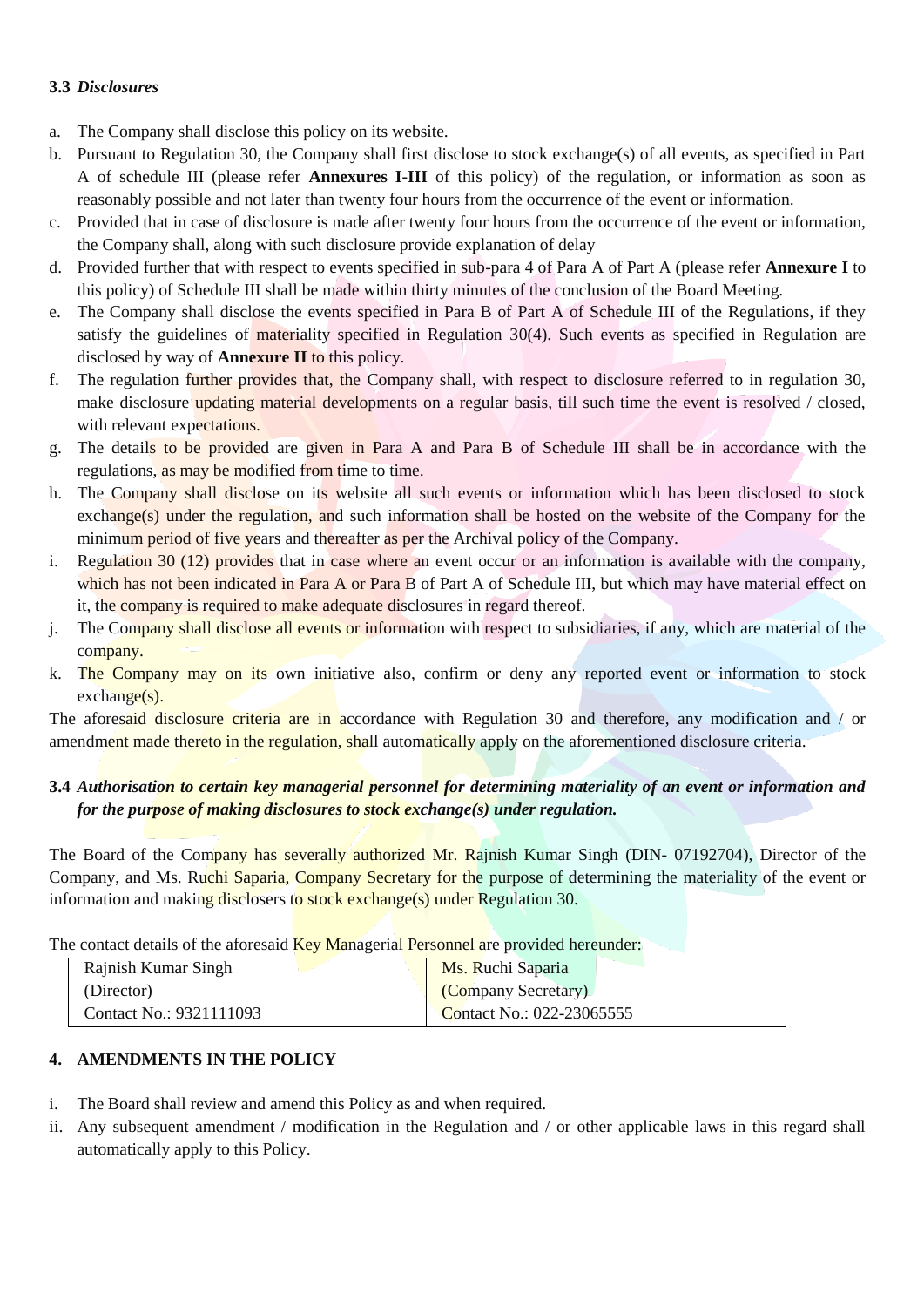## **ANNEXURE – I**

**Disclosure of events or information as specified in Para A of Part A of schedule III to the SEBI (Listing Obligations and Discloser Requirements) Regulations, 2015.**

# *Events to be disclosed without any application of the guidelines for materiality as specified in sub-regulation (4) of regulation (30):*

1. Acquisition(s) (including agreement to acquire), scheme of Arrangement (amalgamation / merger / demerger / restructuring), or sale or disposal of any unit(s), division(s) or subsidiary of the listed entity or any other restructuring.

Explanation: - For the purpose of this sub-para, the word 'acquisition' shall mean-

- (i) acquiring control, whether directly or indirectly; or,
- (ii) acquiring or agreeing to acquire shares or voting rights in, a company, whether directly or indirectly, such that-
- (a) the listed entity hold shares or voting rights aggregating five percent or more of the shares or voting rights in the said company, or;
- (b) there has been a change in holding from the last disclosures made under sub-clause (a) of clause (ii) of the Explanation to this sub-para and such change exceeds two percent of the total shareholding or voting rights in the said company.
- 2. issuance of forfeiture of securities, split or consolidation of shares, buyback of securities, any restriction on transferability of securities or alteration in terms or structure of existing securities including forfeiture, reissue of forfeited securities, alteration of calls, redemption of securities etc.
- 3. Revision in Rating(s)

4. Outcome of meetings of the Board of Directors:

The Listed entity shall disclose to Exchange(s), within 30 minutes of the closure of the meetings, held to consider the following:

- a) dividends and / or cash bonuses recommended or declared or the decision to pass any dividend and the date on which dividend shall be paid / dispatched;
- b) and cancellation of dividend with reasons thereof;
- c) the decision on buyback of securities;
- d) the decision with respect to fund rising proposed to be undertaken;
- e) Increase in capital by issue of bonus shares through capitalization including the date on which such bonus shares shall be credited / dispatched;
- f) reissue of forfeited shares or securities, or the issue of shares or securities held in reserve for future issue or the creation in any form or manner of new share or securities or any other rights, privileges or benefits to subscribe to;
- g) short particulars of any other alterations of capital, including calls;
- h) financial results;
- i) decision on voluntary delisting by the listed entity from stock exchange(s).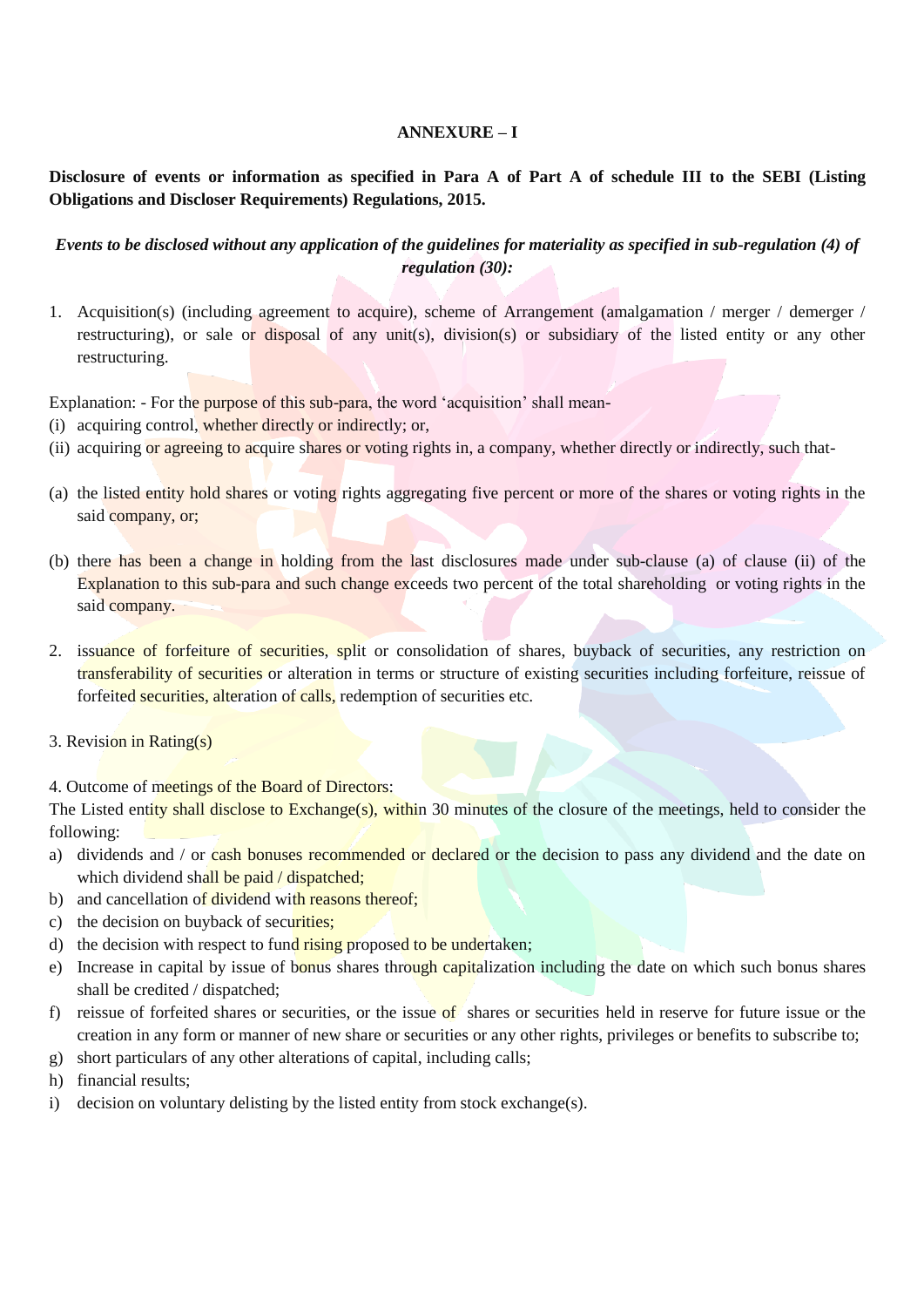5. Agreements (viz. shareholder agreement(s), joint venture agreement(s), family settlement agreement(s) (to the extent it impacts management and control of the listed entity), agreement(s) / treaty(ies) / contract(s) with media companies ) which are binding and in normal course of business, revision(s) or amendment(s) and termination(s) thereof.

6. Fraud / defaults by promoters or key managerial personnel or by listed entity or arrest of key managerial personnel or promoter.

7. Change in directors, key managerial personnel (Managing Director, Chief Executive officer, Chief Financial Officer, Company Secretary etc.) Auditor and Compliance Officer.

8. Appointment or discontinuation of share transfer agent.

9. Corporate debt restructuring.

10. One time settlement with bank.

11. Reference to BIFR and winding up petition filed by any party / creditors.

12. Issuance of notices, call letters, resolutions, and circulars sent to shareholders, debenture holders or creditors or any class of them or advertised in the media by the listed entity.

13. Proceedings of Annual and Extra ordinary general meetings of the listed entity.

14. Amendments to memorandum and articles of association of listed entity, in brief.

15. Schedule of Analyst or institutional investor meet and presentations on financial results made by listed entity to analyst or institutional investors.

**NOTE: Any amendment in the Schedule III of the Regulation shall automatically apply upon the Policy.**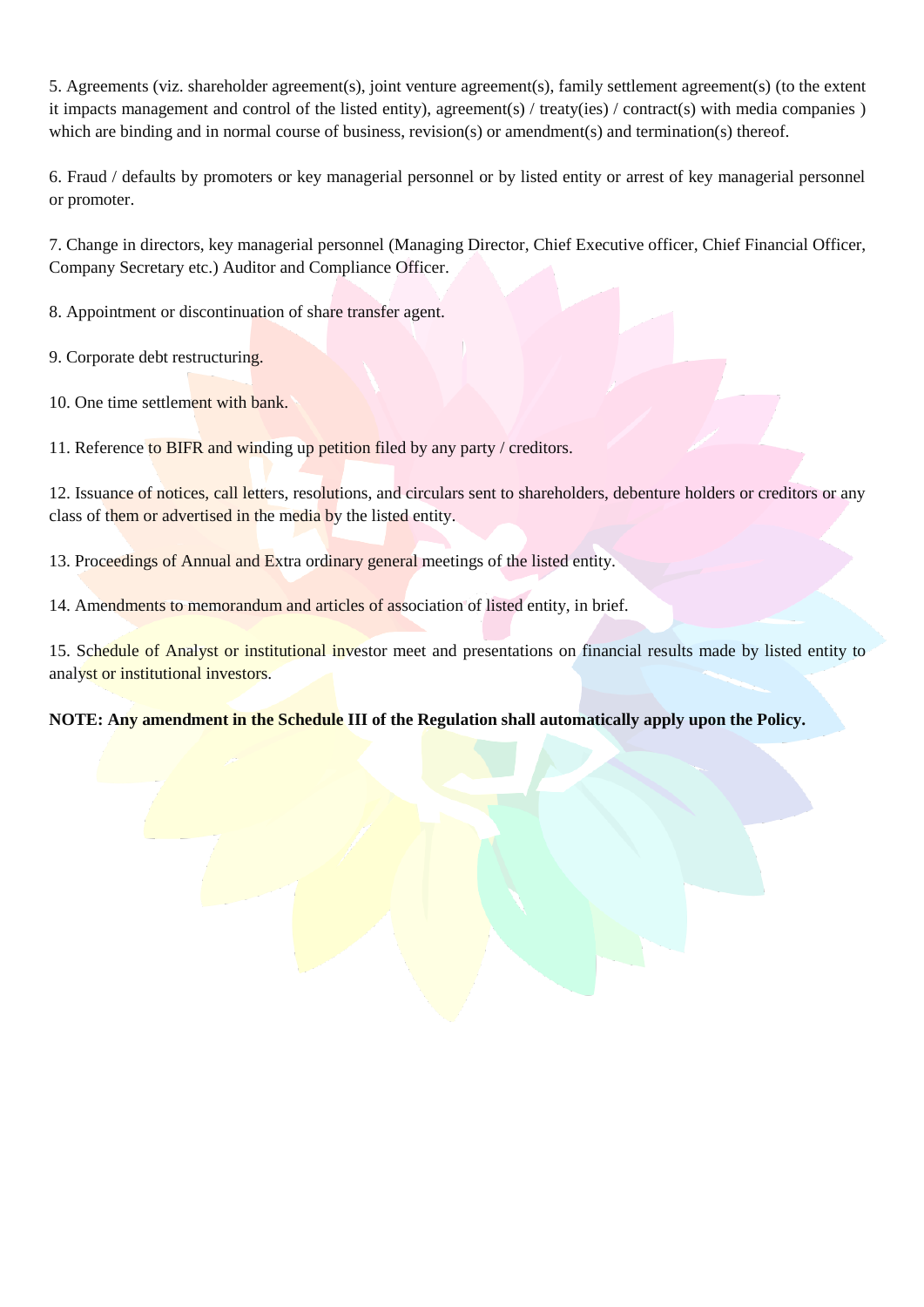## **ANNEXURE – II**

# **Disclosure of events or information as specified in Para B of Part A of schedule III to the SEBI (Listing Obligations and Discloser Requirements) Regulations, 2015.**

# *Events to be disclosed without any application of the guidelines for materiality as specified in sub-regulation (4) of regulation (30):*

1. Commencement or any postponement in the date of commencement of commercial production or commercial operations of any unit / division.

2. Change in general character or nature of business brought about by arrangements for strategic, technical, manufacturing, or marketing tie up, adoption of new line of business or closer of operations of any unit / division (entirety or piecemeal).

3. Capacity addition or product launch.

4. Awarding, bagging / receiving, amendment or termination of awarded / bagged orders / contracts not in the normal course of business.

5. Agreements (viz. loan agreement(s) (as a borrower) or any other agreement(s) which are binding and not in normal course of business) and revision(s) or amendment(s) or termination(s) thereof.

6. Disruption of operations of any one or more units or divisions of the listed entity due to natural calamity (earthquake, flood, fire, etc.), force majeure or events such as strikes, lockouts etc.

7. Effect(s) arising out of change in the regulatory framework applicable to the listed entity.

8. Litigation(s) / dispute(s) / regulatory action(s) with impact.

9. Fraud / defaults etc. by Directors (other than Key Managerial Personnel) or employees of listed entity,

10. Options to purchase securities including any ESOP / ESPS Scheme.

11. Giving of guarantees or indemnity or becoming a surety for any third party.

12. Granting, withdrawal, surrender, cancelation or suspension of key licenses or regulatory approvals.

**NOTE: Any amendment in the Schedule III of the Regulation shall automatically apply upon the Policy.**